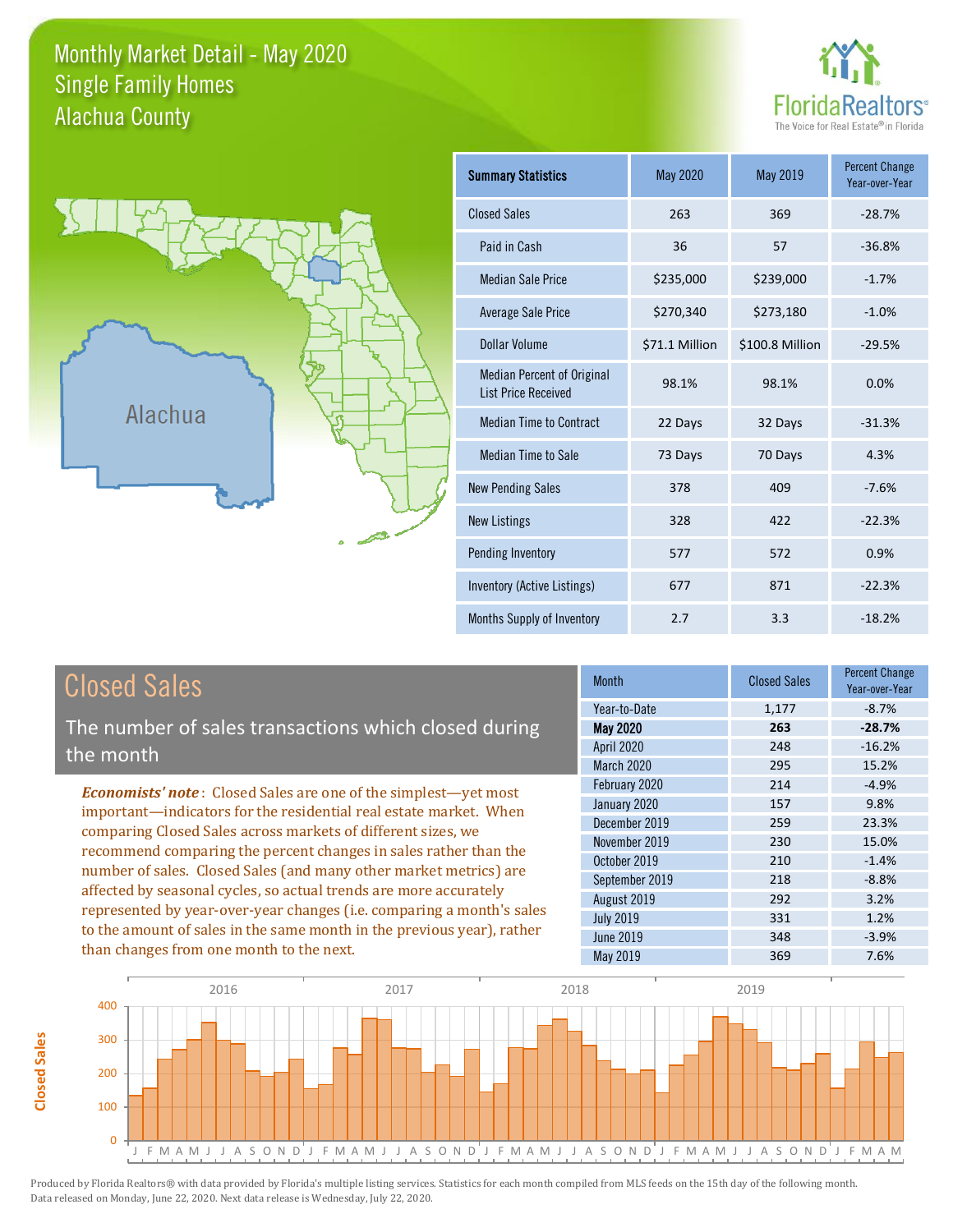

### $$100,000 - $149,999$  25 -32.4% Sale Price Closed Sales Percent Change Year-over-Year Less than \$50,000 1 1 0.0%  $$50,000 - $99,999$  8 -27.3%  $$150,000 - $199,999$  44 -27.9%  $$200.000 - $249.999$  66 -29.0% \$400,000 - \$599,999 15 -51.6% \$600,000 - \$999,999 9 -35.7% *Economists' note:* Closed Sales are one of the simplest—yet most important—indicators for the residential real estate market. When comparing Closed Sales across markets of different sizes, we recommend comparing the percent changes in sales rather than the number of sales. Closed Sales (and many other market metrics) are affected by seasonal cycles, so actual trends are more accurately represented by year-over-year changes (i.e. comparing a month's sales to the amount of sales in the same month in the previous year), rather  $$250,000 - $299,999$  48 -7.7% \$300,000 - \$399,999 45 -32.8% Closed Sales by Sale Price The number of sales transactions which closed during the month



## Median Time to Contract by Sale Price The median number of days between the listing date and contract date for all Closed Sales during the month

*Economists' note* : Like Time to Sale, Time to Contract is a measure of the length of the home selling process calculated for sales which closed during the month. The difference is that Time to Contract measures the number of days between the initial listing of a property and the signing of the contract which eventually led to the closing of the sale. When the gap between Median Time to Contract and Median Time to Sale grows, it is usually a sign of longer closing times and/or declining numbers of cash sales.

| Sale Price            | Median Time to<br>Contract | <b>Percent Change</b><br>Year-over-Year |
|-----------------------|----------------------------|-----------------------------------------|
| Less than \$50,000    | 171 Days                   | 61.3%                                   |
| $$50,000 - $99,999$   | 14 Days                    | $-77.8%$                                |
| $$100,000 - $149,999$ | 38 Days                    | 100.0%                                  |
| \$150,000 - \$199,999 | 20 Days                    | $-25.9%$                                |
| \$200,000 - \$249,999 | 17 Days                    | $-37.0%$                                |
| \$250,000 - \$299,999 | 26 Days                    | $-27.8%$                                |
| \$300,000 - \$399,999 | 28 Days                    | $-41.7%$                                |
| \$400,000 - \$599,999 | 35 Days                    | 9.4%                                    |
| \$600,000 - \$999,999 | 25 Days                    | $-71.6%$                                |
| \$1,000,000 or more   | 40 Days                    | $-54.0%$                                |



**Median Time to Contract**

**Median Time to Contract** 

**Closed Sales**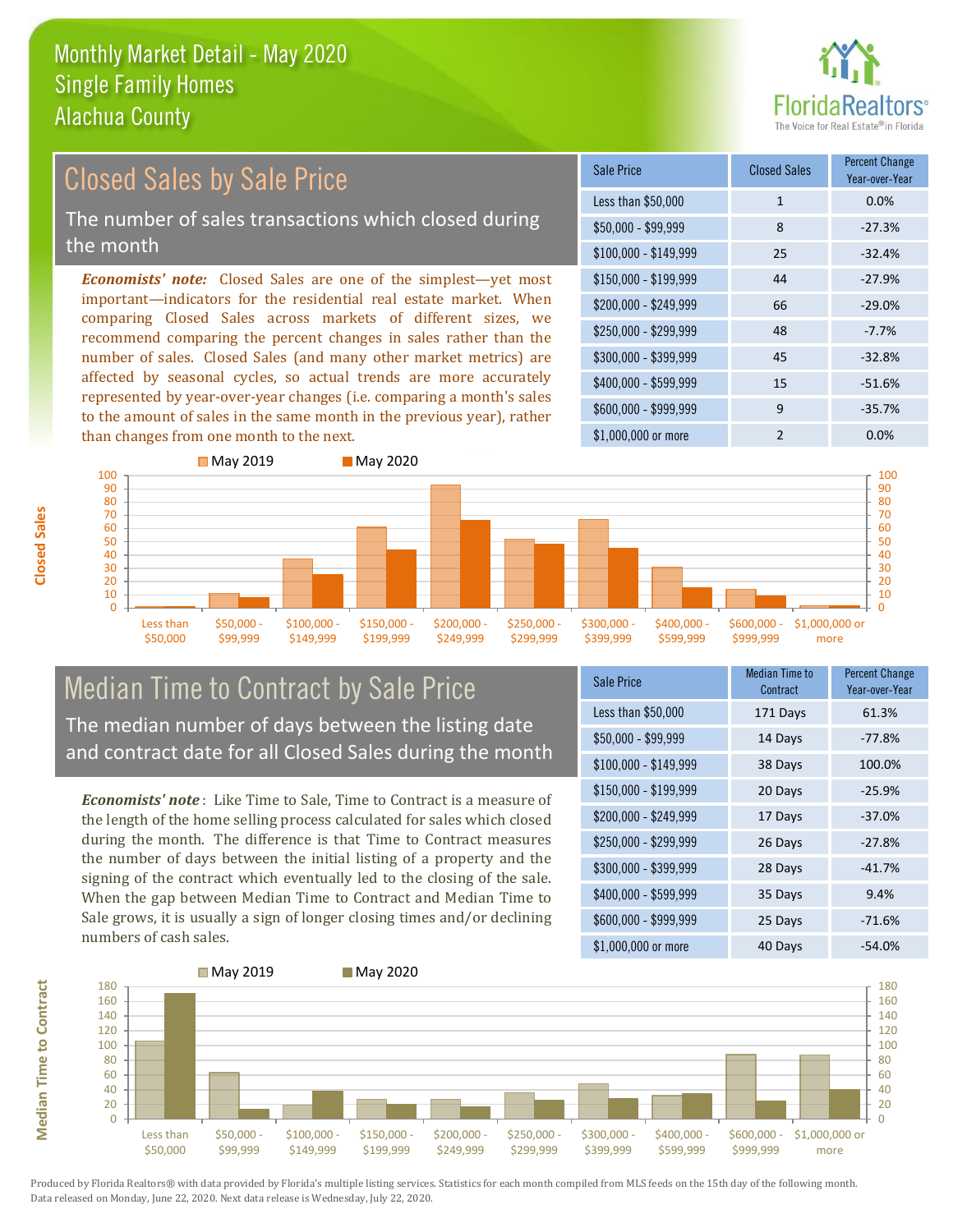

# New Listings by Initial Listing Price The number of properties put onto the market during

the month

*Economists' note:* New Listings tend to rise in delayed response to increasing prices, so they are often seen as a lagging indicator of market health. As prices rise, potential sellers raise their estimations of value—and in the most recent cycle, rising prices have freed up many potential sellers who were previously underwater on their mortgages. Note that in our calculations, we take care to not include properties that were recently taken off the market and quickly relisted, since these are not really *new* listings.

| <b>Initial Listing Price</b> | <b>New Listings</b> | <b>Percent Change</b><br>Year-over-Year |
|------------------------------|---------------------|-----------------------------------------|
| Less than \$50,000           | $\mathbf{1}$        | $-75.0%$                                |
| $$50,000 - $99,999$          | 10                  | $-28.6%$                                |
| $$100,000 - $149,999$        | 17                  | $-29.2%$                                |
| $$150,000 - $199,999$        | 43                  | $-40.3%$                                |
| \$200,000 - \$249,999        | 65                  | $-4.4%$                                 |
| \$250,000 - \$299,999        | 56                  | $-39.1%$                                |
| \$300,000 - \$399,999        | 70                  | $-2.8%$                                 |
| \$400,000 - \$599,999        | 38                  | $-25.5%$                                |
| \$600,000 - \$999,999        | 22                  | 15.8%                                   |
| \$1,000,000 or more          | 6                   | 0.0%                                    |





### Inventory by Current Listing Price The number of property listings active at the end of the month

*Economists' note* : There are a number of ways to define and calculate Inventory. Our method is to simply count the number of active listings on the last day of the month, and hold this number to compare with the same month the following year. Inventory rises when New Listings are outpacing the number of listings that go off-market (regardless of whether they actually sell). Likewise, it falls when New Listings aren't keeping up with the rate at which homes are going off-market.

| <b>Current Listing Price</b> | Inventory     | <b>Percent Change</b><br>Year-over-Year |
|------------------------------|---------------|-----------------------------------------|
| Less than \$50,000           | $\mathcal{P}$ | $-77.8%$                                |
| $$50,000 - $99,999$          | 26            | $-29.7%$                                |
| $$100,000 - $149,999$        | 27            | $-35.7%$                                |
| \$150,000 - \$199,999        | 43            | $-53.8%$                                |
| \$200,000 - \$249,999        | 76            | $-32.7%$                                |
| \$250,000 - \$299,999        | 95            | $-34.5%$                                |
| \$300,000 - \$399,999        | 182           | $-1.1%$                                 |
| \$400,000 - \$599,999        | 129           | $-9.2%$                                 |
| \$600,000 - \$999,999        | 73            | $-6.4%$                                 |
| \$1,000,000 or more          | 24            | $-14.3%$                                |



Produced by Florida Realtors® with data provided by Florida's multiple listing services. Statistics for each month compiled from MLS feeds on the 15th day of the following month. Data released on Monday, June 22, 2020. Next data release is Wednesday, July 22, 2020.

**Inventory**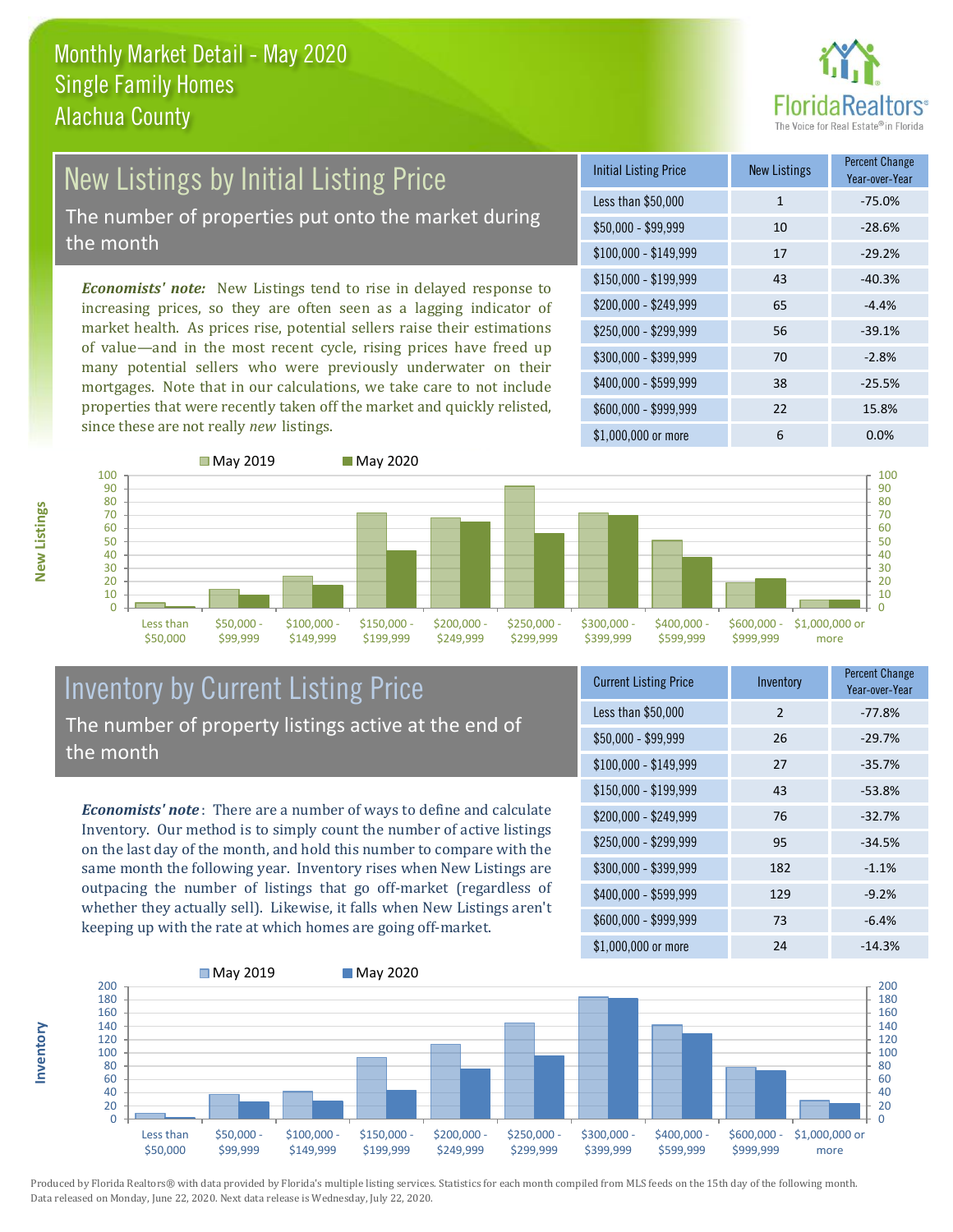### Monthly Distressed Market - May 2020 Alachua County Single Family Homes



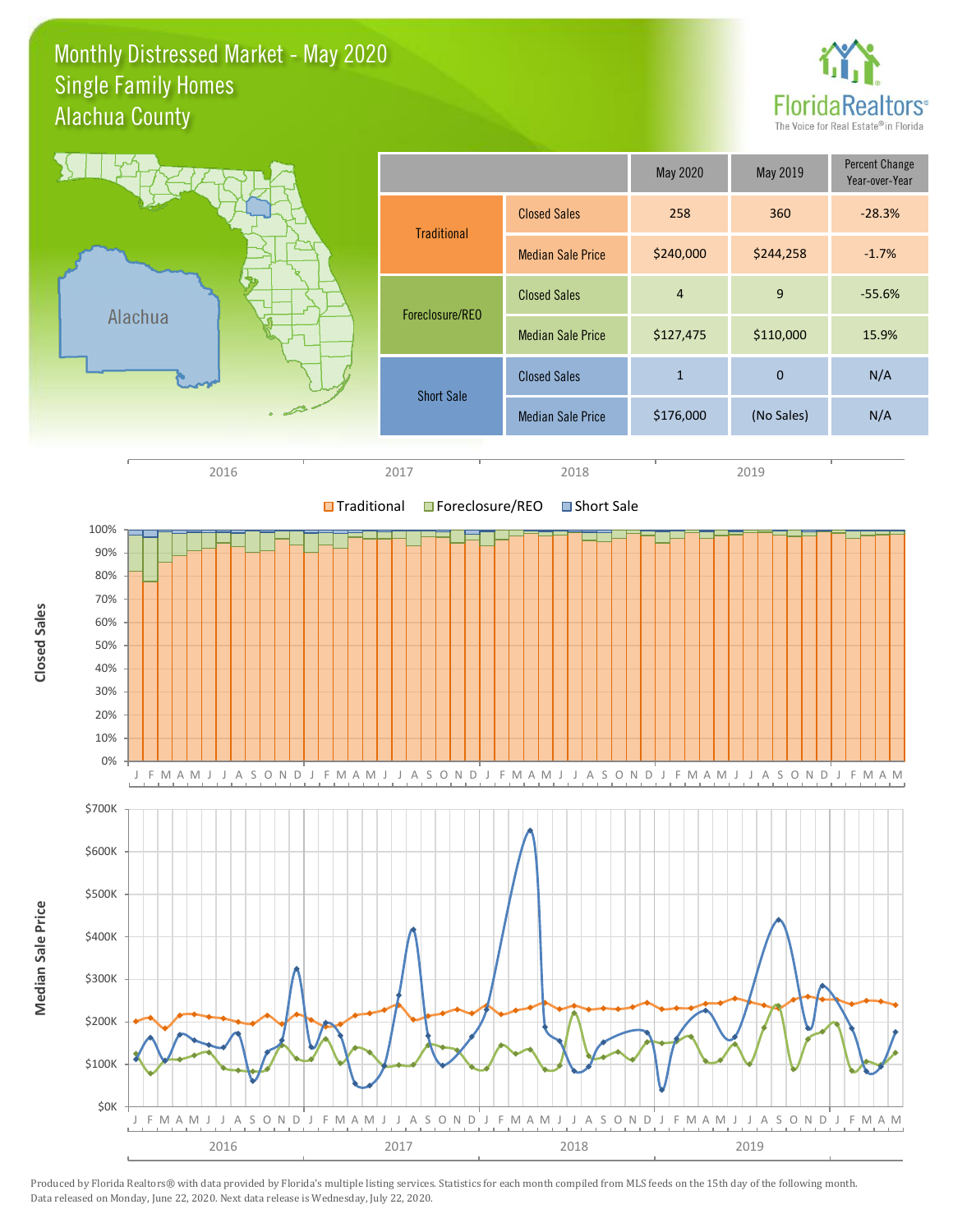Monthly Market Detail - May 2020 Alachua County Townhouses and Condos





| <b>Summary Statistics</b>                                       | May 2020      | <b>May 2019</b> | <b>Percent Change</b><br>Year-over-Year |
|-----------------------------------------------------------------|---------------|-----------------|-----------------------------------------|
| <b>Closed Sales</b>                                             | 61            | 104             | $-41.3%$                                |
| Paid in Cash                                                    | 29            | 54              | $-46.3%$                                |
| <b>Median Sale Price</b>                                        | \$140,000     | \$128,750       | 8.7%                                    |
| <b>Average Sale Price</b>                                       | \$147,127     | \$130,202       | 13.0%                                   |
| <b>Dollar Volume</b>                                            | \$9.0 Million | \$13.5 Million  | $-33.7%$                                |
| <b>Median Percent of Original</b><br><b>List Price Received</b> | 97.9%         | 98.0%           | $-0.1%$                                 |
| <b>Median Time to Contract</b>                                  | 11 Days       | 21 Days         | $-47.6%$                                |
| <b>Median Time to Sale</b>                                      | 58 Days       | 56 Days         | 3.6%                                    |
| <b>New Pending Sales</b>                                        | 107           | 108             | $-0.9%$                                 |
| <b>New Listings</b>                                             | 76            | 106             | $-28.3%$                                |
| <b>Pending Inventory</b>                                        | 126           | 129             | $-2.3%$                                 |
| Inventory (Active Listings)                                     | 137           | 144             | $-4.9%$                                 |
| Months Supply of Inventory                                      | 2.1           | 2.0             | 5.0%                                    |

The number of sales transactions which closed during the month

*Economists' note* : Closed Sales are one of the simplest—yet most important—indicators for the residential real estate market. When comparing Closed Sales across markets of different sizes, we recommend comparing the percent changes in sales rather than the number of sales. Closed Sales (and many other market metrics) are affected by seasonal cycles, so actual trends are more accurately represented by year-over-year changes (i.e. comparing a month's sales to the amount of sales in the same month in the previous year), rather than changes from one month to the next.

| <b>Month</b>      | <b>Closed Sales</b> | <b>Percent Change</b><br>Year-over-Year |
|-------------------|---------------------|-----------------------------------------|
| Year-to-Date      | 310                 | $-14.8%$                                |
| <b>May 2020</b>   | 61                  | $-41.3%$                                |
| <b>April 2020</b> | 56                  | $-39.8%$                                |
| <b>March 2020</b> | 87                  | 27.9%                                   |
| February 2020     | 57                  | $-1.7%$                                 |
| January 2020      | 49                  | 19.5%                                   |
| December 2019     | 61                  | 13.0%                                   |
| November 2019     | 39                  | $-17.0%$                                |
| October 2019      | 48                  | $-17.2%$                                |
| September 2019    | 50                  | 0.0%                                    |
| August 2019       | 95                  | 23.4%                                   |
| <b>July 2019</b>  | 89                  | $-23.9%$                                |
| <b>June 2019</b>  | 98                  | $-11.7%$                                |
| May 2019          | 104                 | $-2.8%$                                 |



**Closed Sales**

**Closed Sales**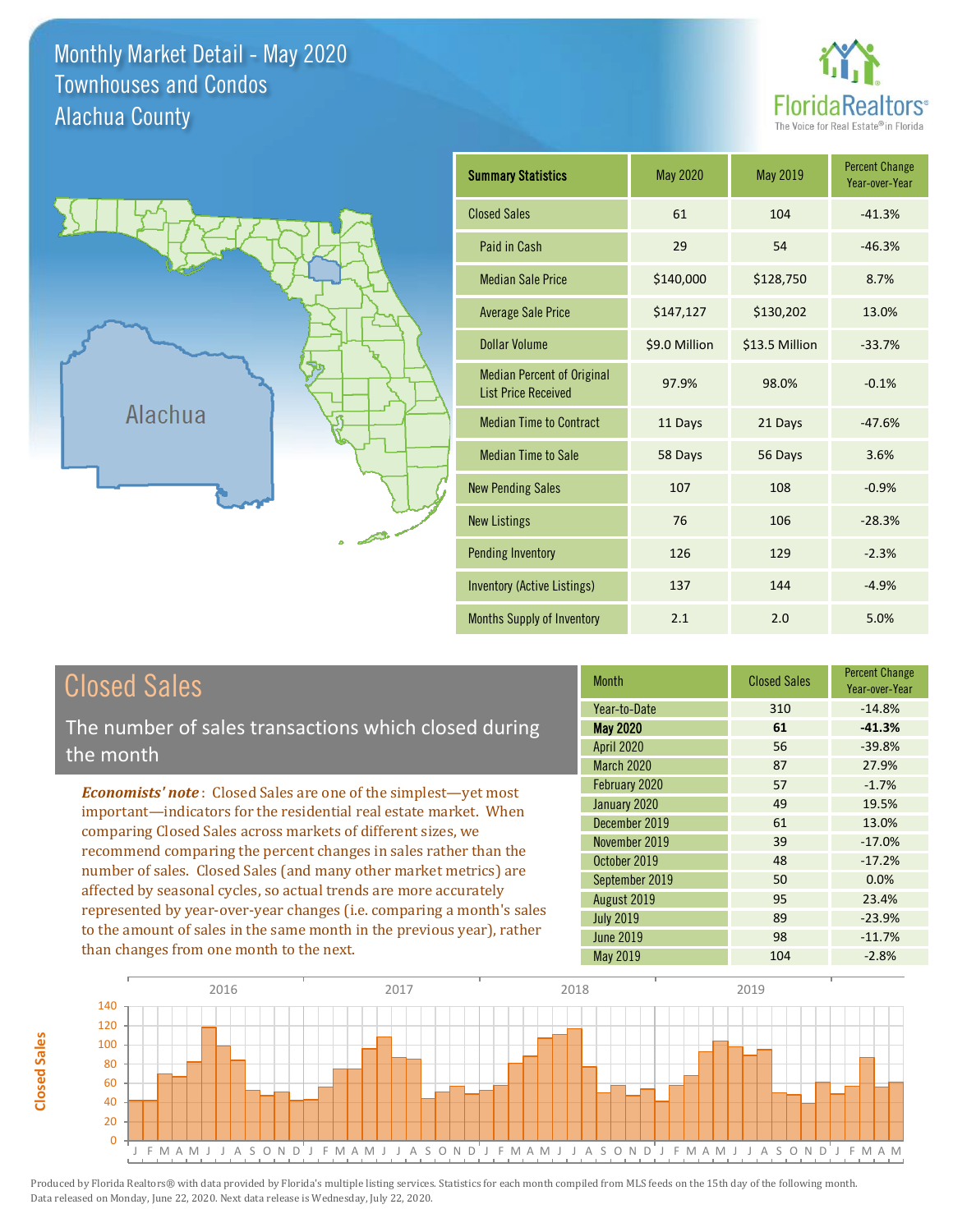

## Closed Sales by Sale Price

The number of sales transactions which closed during the month

*Economists' note:* Closed Sales are one of the simplest—yet most important—indicators for the residential real estate market. When comparing Closed Sales across markets of different sizes, we recommend comparing the percent changes in sales rather than the number of sales. Closed Sales (and many other market metrics) are affected by seasonal cycles, so actual trends are more accurately represented by year-over-year changes (i.e. comparing a month's sales to the amount of sales in the same month in the previous year), rather than changes from one month to the next.

| Sale Price            | <b>Closed Sales</b> | <b>Percent Change</b><br>Year-over-Year |
|-----------------------|---------------------|-----------------------------------------|
| Less than \$50,000    | 0                   | $-100.0%$                               |
| \$50,000 - \$99,999   | 7                   | $-75.9%$                                |
| \$100,000 - \$149,999 | 28                  | $-40.4%$                                |
| $$150,000 - $199,999$ | 19                  | 5.6%                                    |
| \$200,000 - \$249,999 | 5                   | 66.7%                                   |
| \$250,000 - \$299,999 | $\mathbf{1}$        | $-75.0%$                                |
| \$300,000 - \$399,999 | $\mathbf{1}$        | 0.0%                                    |
| \$400,000 - \$599,999 | $\Omega$            | N/A                                     |
| \$600,000 - \$999,999 | 0                   | N/A                                     |
| \$1,000,000 or more   | 0                   | N/A                                     |



### Median Time to Contract by Sale Price The median number of days between the listing date and contract date for all Closed Sales during the month

*Economists' note* : Like Time to Sale, Time to Contract is a measure of the length of the home selling process calculated for sales which closed during the month. The difference is that Time to Contract measures the number of days between the initial listing of a property and the signing of the contract which eventually led to the closing of the sale. When the gap between Median Time to Contract and Median Time to Sale grows, it is usually a sign of longer closing times and/or declining numbers of cash sales.

| <b>Sale Price</b>     | Median Time to<br>Contract | <b>Percent Change</b><br>Year-over-Year |
|-----------------------|----------------------------|-----------------------------------------|
| Less than \$50,000    | (No Sales)                 | N/A                                     |
| $$50,000 - $99,999$   | 8 Days                     | $-68.0%$                                |
| $$100,000 - $149,999$ | 10 Days                    | $-28.6%$                                |
| $$150,000 - $199,999$ | 12 Days                    | $-14.3%$                                |
| $$200,000 - $249,999$ | 44 Days                    | 76.0%                                   |
| \$250,000 - \$299,999 | 39 Days                    | $-15.2%$                                |
| \$300,000 - \$399,999 | 0 Days                     | $-100.0%$                               |
| \$400,000 - \$599,999 | (No Sales)                 | N/A                                     |
| \$600,000 - \$999,999 | (No Sales)                 | N/A                                     |
| \$1,000,000 or more   | (No Sales)                 | N/A                                     |

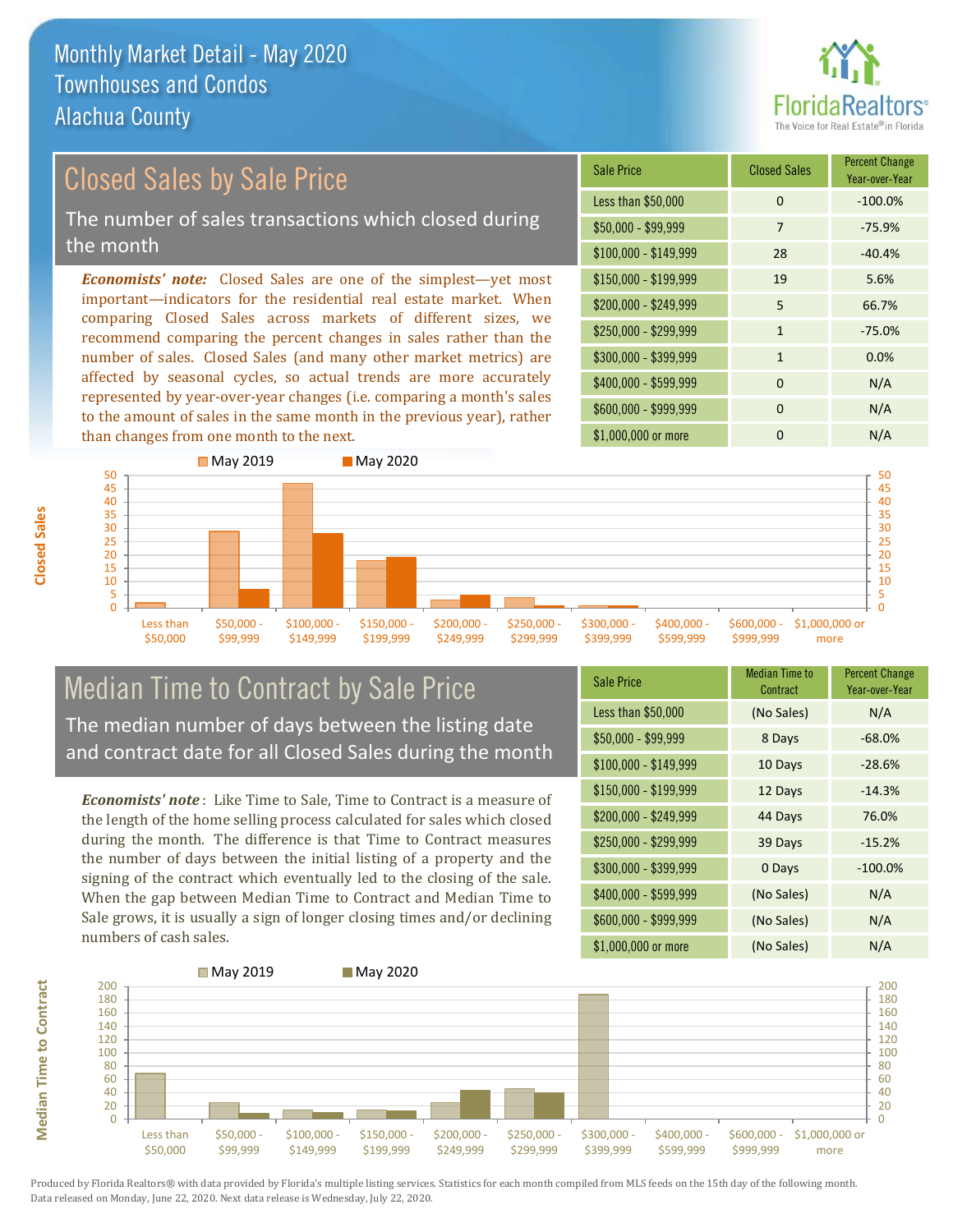

# New Listings by Initial Listing Price

The number of properties put onto the market during the month

*Economists' note:* New Listings tend to rise in delayed response to increasing prices, so they are often seen as a lagging indicator of market health. As prices rise, potential sellers raise their estimations of value—and in the most recent cycle, rising prices have freed up many potential sellers who were previously underwater on their mortgages. Note that in our calculations, we take care to not include properties that were recently taken off the market and quickly relisted, since these are not really *new* listings.

| <b>Initial Listing Price</b> | <b>New Listings</b> | <b>Percent Change</b><br>Year-over-Year |
|------------------------------|---------------------|-----------------------------------------|
| Less than \$50,000           | $\mathbf{1}$        | 0.0%                                    |
| $$50,000 - $99,999$          | 21                  | $-34.4%$                                |
| $$100,000 - $149,999$        | 25                  | $-44.4%$                                |
| \$150,000 - \$199,999        | 20                  | $-9.1%$                                 |
| \$200,000 - \$249,999        | 6                   | 50.0%                                   |
| \$250,000 - \$299,999        | 2                   | 100.0%                                  |
| \$300,000 - \$399,999        | $\mathbf{1}$        | N/A                                     |
| \$400,000 - \$599,999        | $\Omega$            | $-100.0%$                               |
| \$600,000 - \$999,999        | $\Omega$            | N/A                                     |
| \$1,000,000 or more          | O                   | N/A                                     |



### Inventory by Current Listing Price The number of property listings active at the end of the month

*Economists' note* : There are a number of ways to define and calculate Inventory. Our method is to simply count the number of active listings on the last day of the month, and hold this number to compare with the same month the following year. Inventory rises when New Listings are outpacing the number of listings that go off-market (regardless of whether they actually sell). Likewise, it falls when New Listings aren't keeping up with the rate at which homes are going off-market.

| <b>Current Listing Price</b> | Inventory      | <b>Percent Change</b><br>Year-over-Year |
|------------------------------|----------------|-----------------------------------------|
| Less than \$50,000           | $\overline{4}$ | 100.0%                                  |
| $$50,000 - $99,999$          | 42             | $-4.5%$                                 |
| $$100,000 - $149,999$        | 35             | $-28.6%$                                |
| $$150,000 - $199,999$        | 22             | $-12.0%$                                |
| \$200,000 - \$249,999        | 14             | 40.0%                                   |
| \$250,000 - \$299,999        | 8              | $-20.0%$                                |
| \$300,000 - \$399,999        | 6              | 500.0%                                  |
| \$400,000 - \$599,999        | 3              | 0.0%                                    |
| \$600,000 - \$999,999        | 3              | N/A                                     |
| \$1,000,000 or more          | 0              | N/A                                     |



Produced by Florida Realtors® with data provided by Florida's multiple listing services. Statistics for each month compiled from MLS feeds on the 15th day of the following month. Data released on Monday, June 22, 2020. Next data release is Wednesday, July 22, 2020.

**Inventory**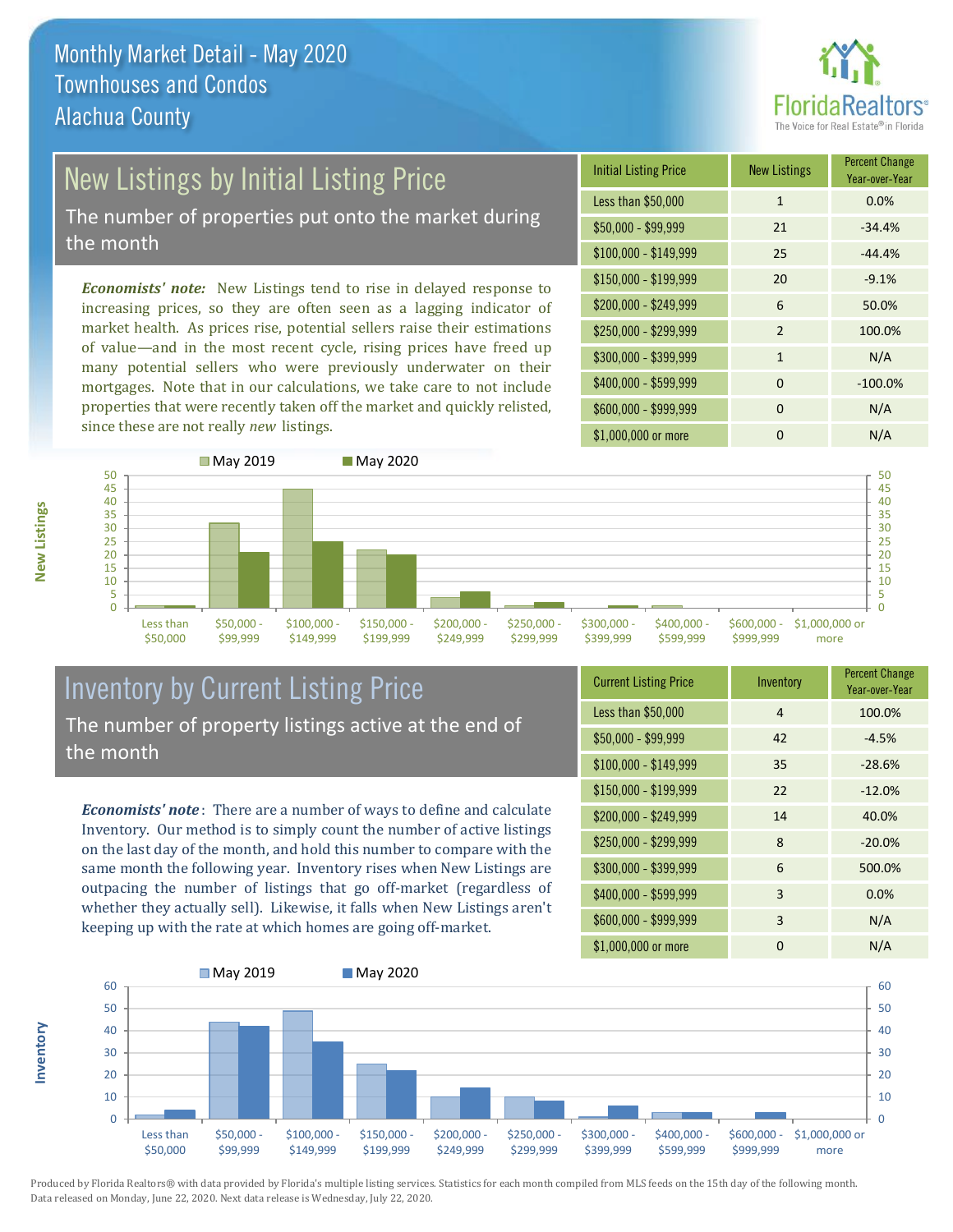Monthly Distressed Market - May 2020 Alachua County Townhouses and Condos



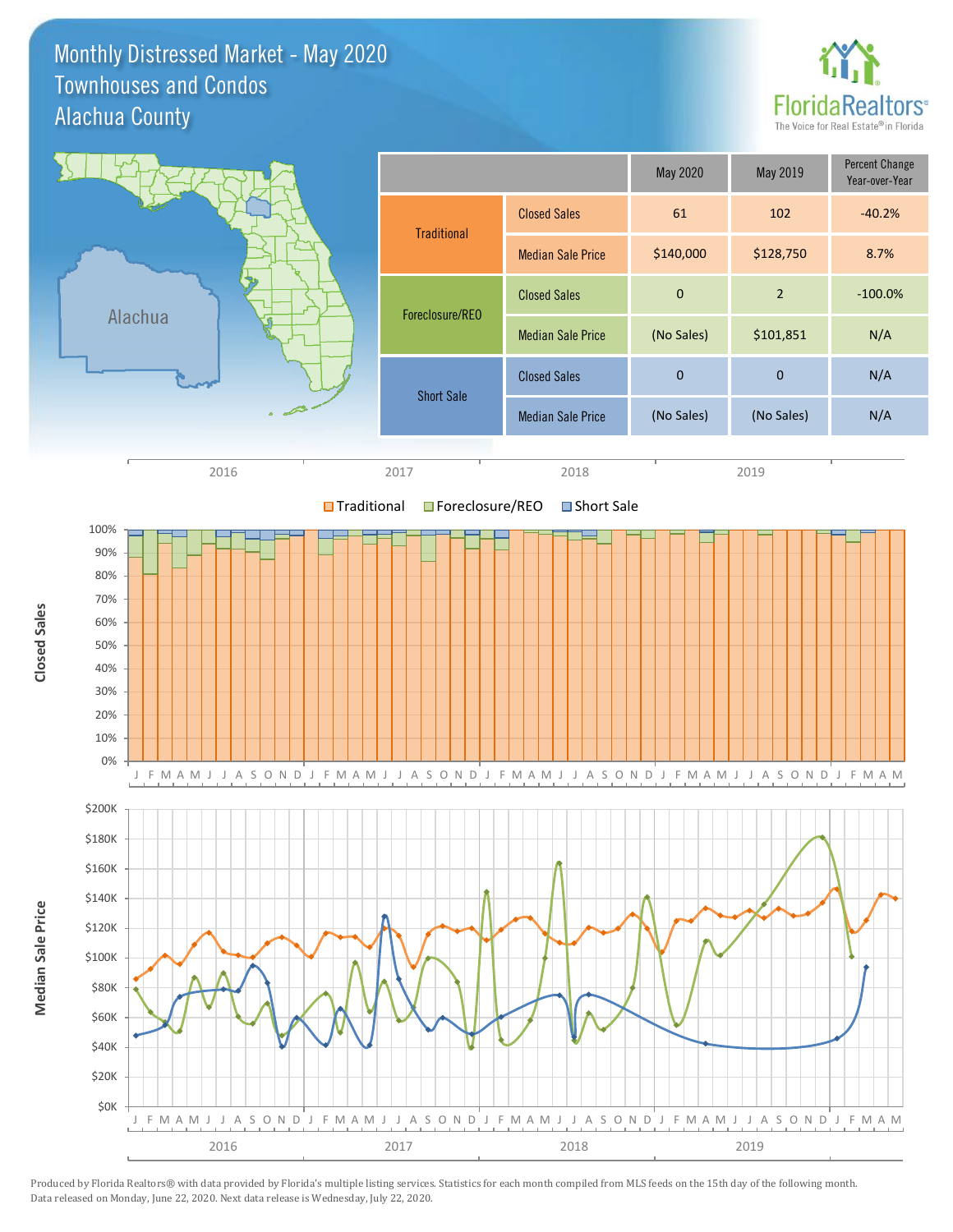Monthly Market Detail - May 2020 Alachua County Manufactured Homes





**Closed Sales**

**Closed Sales** 

| <b>Summary Statistics</b>                                       | May 2020      | May 2019       | <b>Percent Change</b><br>Year-over-Year |
|-----------------------------------------------------------------|---------------|----------------|-----------------------------------------|
| <b>Closed Sales</b>                                             | 11            | 10             | 10.0%                                   |
| Paid in Cash                                                    | 6             | $\overline{4}$ | 50.0%                                   |
| <b>Median Sale Price</b>                                        | \$145,000     | \$118,250      | 22.6%                                   |
| <b>Average Sale Price</b>                                       | \$141,245     | \$114,750      | 23.1%                                   |
| <b>Dollar Volume</b>                                            | \$1.6 Million | \$1.1 Million  | 35.4%                                   |
| <b>Median Percent of Original</b><br><b>List Price Received</b> | 89.2%         | 94.8%          | $-5.9%$                                 |
| <b>Median Time to Contract</b>                                  | 58 Days       | 46 Days        | 26.1%                                   |
| <b>Median Time to Sale</b>                                      | 108 Days      | 78 Days        | 38.5%                                   |
| <b>New Pending Sales</b>                                        | 16            | 14             | 14.3%                                   |
| <b>New Listings</b>                                             | 13            | 11             | 18.2%                                   |
| Pending Inventory                                               | 37            | 26             | 42.3%                                   |
| Inventory (Active Listings)                                     | 37            | 46             | $-19.6%$                                |
| Months Supply of Inventory                                      | 3.7           | 4.5            | $-17.8%$                                |

| <b>Closed Sales</b>                                                    | <b>Month</b>      | <b>Closed Sales</b> | <b>Percent Change</b><br>Year-over-Year |
|------------------------------------------------------------------------|-------------------|---------------------|-----------------------------------------|
|                                                                        | Year-to-Date      | 42                  | $-23.6%$                                |
| The number of sales transactions which closed during                   | May 2020          | 11                  | 10.0%                                   |
| the month                                                              | <b>April 2020</b> | 10                  | $-28.6%$                                |
|                                                                        | March 2020        | 9                   | $-18.2%$                                |
| <b>Economists' note:</b> Closed Sales are one of the simplest—yet most | February 2020     | $\mathbf{1}$        | $-90.0%$                                |
| important—indicators for the residential real estate market. When      | January 2020      | 11                  | 10.0%                                   |
| comparing Closed Sales across markets of different sizes, we           | December 2019     | 10                  | $0.0\%$                                 |
| recommend comparing the percent changes in sales rather than the       | November 2019     | 8                   | $-11.1%$                                |
|                                                                        | October 2019      | 10                  | 25.0%                                   |
| number of sales. Closed Sales (and many other market metrics) are      | September 2019    | 16                  | 220.0%                                  |
| affected by seasonal cycles, so actual trends are more accurately      | August 2019       | 11                  | $-15.4%$                                |
| represented by year-over-year changes (i.e. comparing a month's sales  | <b>July 2019</b>  | 9                   | $-18.2%$                                |
| to the amount of sales in the same month in the previous year), rather | June 2019         | 13                  | 8.3%                                    |
| than changes from one month to the next.                               | May 2019          | 10                  | $-28.6%$                                |

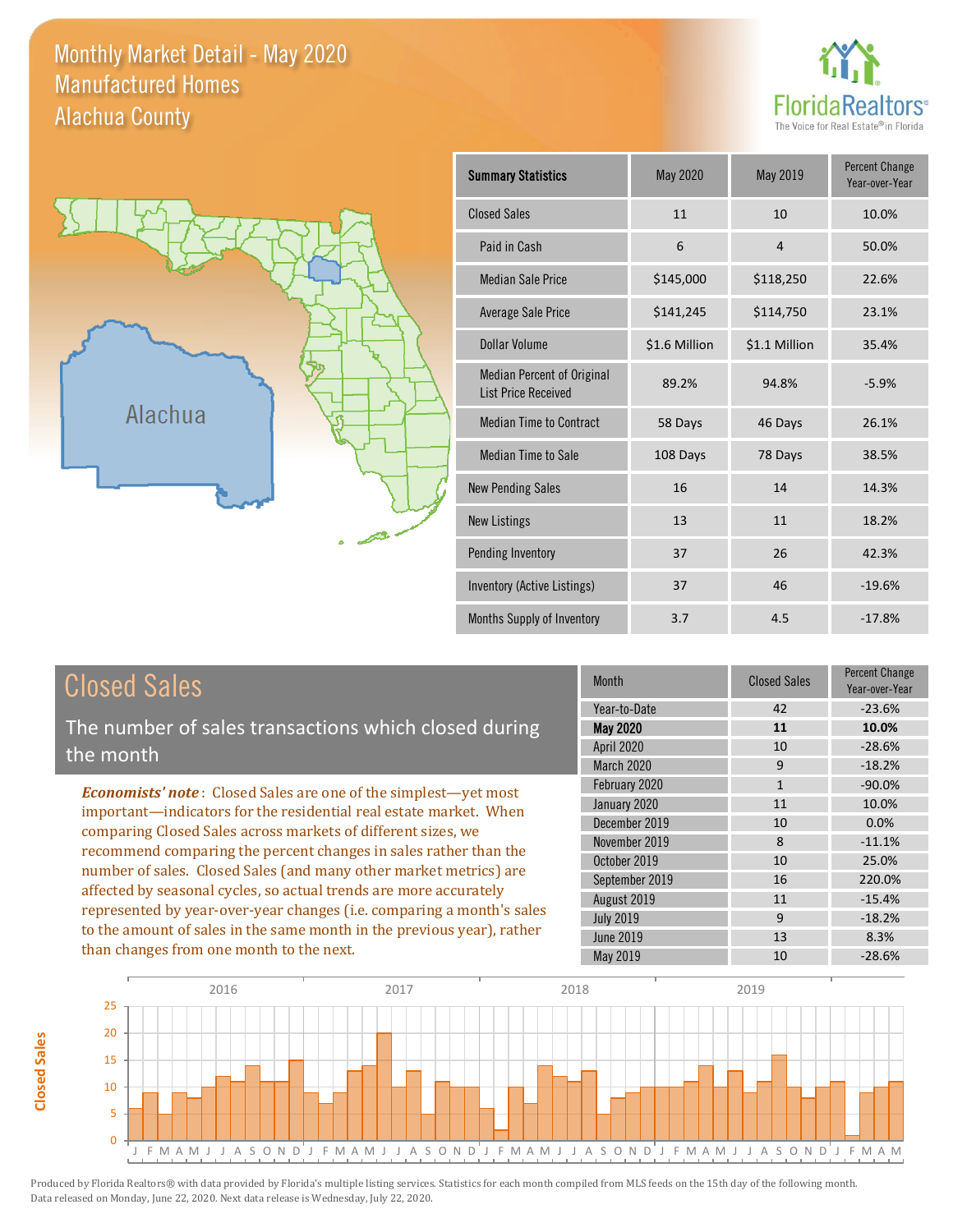than changes from one month to the next.



### \$100,000 - \$149,999 3 -50.0% Sale Price Closed Sales Percent Change Year-over-Year Less than  $$50,000$  1 N/A  $$50.000 - $99.999$  2 -33.3% \$150,000 - \$199,999 4 300.0%  $$200,000 - $249,999$  1 N/A  $$400,000 - $599,999$  0 N/A \$600,000 - \$999,999 0 0 N/A *Economists' note:* Closed Sales are one of the simplest—yet most important—indicators for the residential real estate market. When comparing Closed Sales across markets of different sizes, we recommend comparing the percent changes in sales rather than the number of sales. Closed Sales (and many other market metrics) are affected by seasonal cycles, so actual trends are more accurately represented by year-over-year changes (i.e. comparing a month's sales to the amount of sales in the same month in the previous year), rather \$250,000 - \$299,999 0 0 N/A \$300,000 - \$399,999 0 0 N/A Closed Sales by Sale Price The number of sales transactions which closed during the month



### Median Time to Contract by Sale Price The median number of days between the listing date and contract date for all Closed Sales during the month

*Economists' note* : Like Time to Sale, Time to Contract is a measure of the length of the home selling process calculated for sales which closed during the month. The difference is that Time to Contract measures the number of days between the initial listing of a property and the signing of the contract which eventually led to the closing of the sale. When the gap between Median Time to Contract and Median Time to Sale grows, it is usually a sign of longer closing times and/or declining numbers of cash sales.

| Sale Price            | <b>Median Time to</b><br>Contract | <b>Percent Change</b><br>Year-over-Year |
|-----------------------|-----------------------------------|-----------------------------------------|
| Less than \$50,000    | 254 Days                          | N/A                                     |
| $$50,000 - $99,999$   | 12 Days                           | $-67.6%$                                |
| $$100,000 - $149,999$ | 58 Days                           | $-20.5%$                                |
| $$150,000 - $199,999$ | 78 Days                           | 457.1%                                  |
| \$200,000 - \$249,999 | 120 Days                          | N/A                                     |
| \$250,000 - \$299,999 | (No Sales)                        | N/A                                     |
| \$300,000 - \$399,999 | (No Sales)                        | N/A                                     |
| \$400,000 - \$599,999 | (No Sales)                        | N/A                                     |
| \$600,000 - \$999,999 | (No Sales)                        | N/A                                     |
| \$1,000,000 or more   | (No Sales)                        | N/A                                     |

\$1,000,000 or more 0 0 N/A



**Closed Sales**

**Median Time to Contract Median Time to Contract**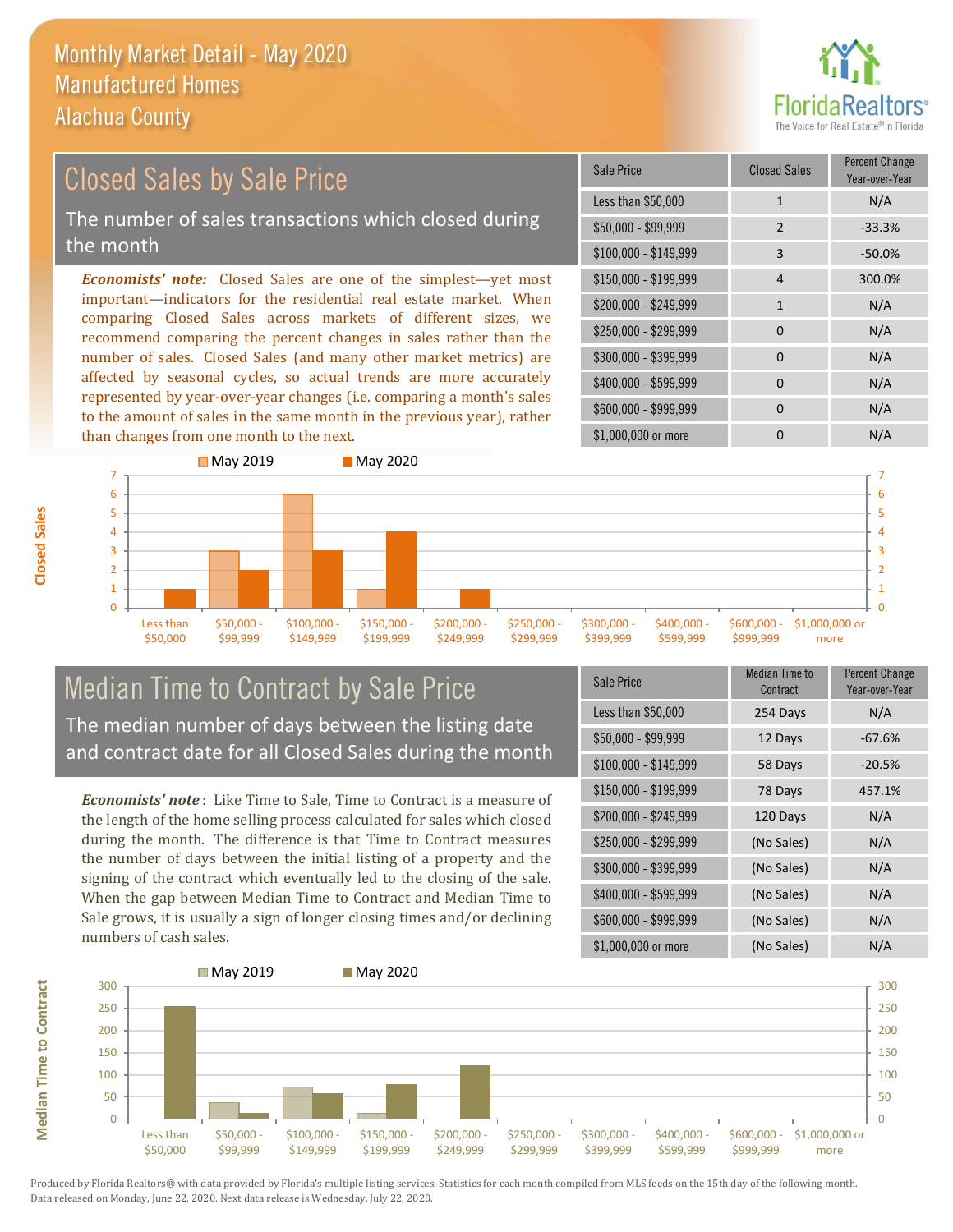

### New Listings by Initial Listing Price The number of properties put onto the market during the month

*Economists' note:* New Listings tend to rise in delayed response to increasing prices, so they are often seen as a lagging indicator of market health. As prices rise, potential sellers raise their estimations of value—and in the most recent cycle, rising prices have freed up many potential sellers who were previously underwater on their mortgages. Note that in our calculations, we take care to not include properties that were recently taken off the market and quickly relisted, since these are not really *new* listings.

| <b>Initial Listing Price</b> | <b>New Listings</b> | <b>Percent Change</b><br>Year-over-Year |
|------------------------------|---------------------|-----------------------------------------|
| Less than \$50,000           | $\mathbf{1}$        | $-50.0%$                                |
| $$50,000 - $99,999$          | 3                   | 200.0%                                  |
| $$100,000 - $149,999$        | 4                   | 100.0%                                  |
| \$150,000 - \$199,999        | 4                   | 33.3%                                   |
| \$200,000 - \$249,999        | 1                   | $-66.7%$                                |
| \$250,000 - \$299,999        | 0                   | N/A                                     |
| \$300,000 - \$399,999        | $\Omega$            | N/A                                     |
| \$400,000 - \$599,999        | $\Omega$            | N/A                                     |
| \$600,000 - \$999,999        | $\Omega$            | N/A                                     |
| \$1,000,000 or more          | n                   | N/A                                     |



### Inventory by Current Listing Price The number of property listings active at the end of the month

*Economists' note* : There are a number of ways to define and calculate Inventory. Our method is to simply count the number of active listings on the last day of the month, and hold this number to compare with the same month the following year. Inventory rises when New Listings are outpacing the number of listings that go off-market (regardless of whether they actually sell). Likewise, it falls when New Listings aren't keeping up with the rate at which homes are going off-market.

| <b>Current Listing Price</b> | Inventory      | Percent Change<br>Year-over-Year |
|------------------------------|----------------|----------------------------------|
| Less than \$50,000           | $\mathfrak{D}$ | $-71.4%$                         |
| $$50,000 - $99,999$          | 7              | $-46.2%$                         |
| $$100,000 - $149,999$        | 15             | 15.4%                            |
| $$150,000 - $199,999$        | 5              | $-16.7%$                         |
| \$200,000 - \$249,999        | $\overline{4}$ | $-20.0%$                         |
| \$250,000 - \$299,999        | $\Omega$       | $-100.0%$                        |
| \$300,000 - \$399,999        | $\mathbf{1}$   | N/A                              |
| \$400,000 - \$599,999        | $\mathbf{1}$   | 0.0%                             |
| \$600,000 - \$999,999        | $\Omega$       | N/A                              |
| \$1,000,000 or more          | $\mathfrak{p}$ | N/A                              |